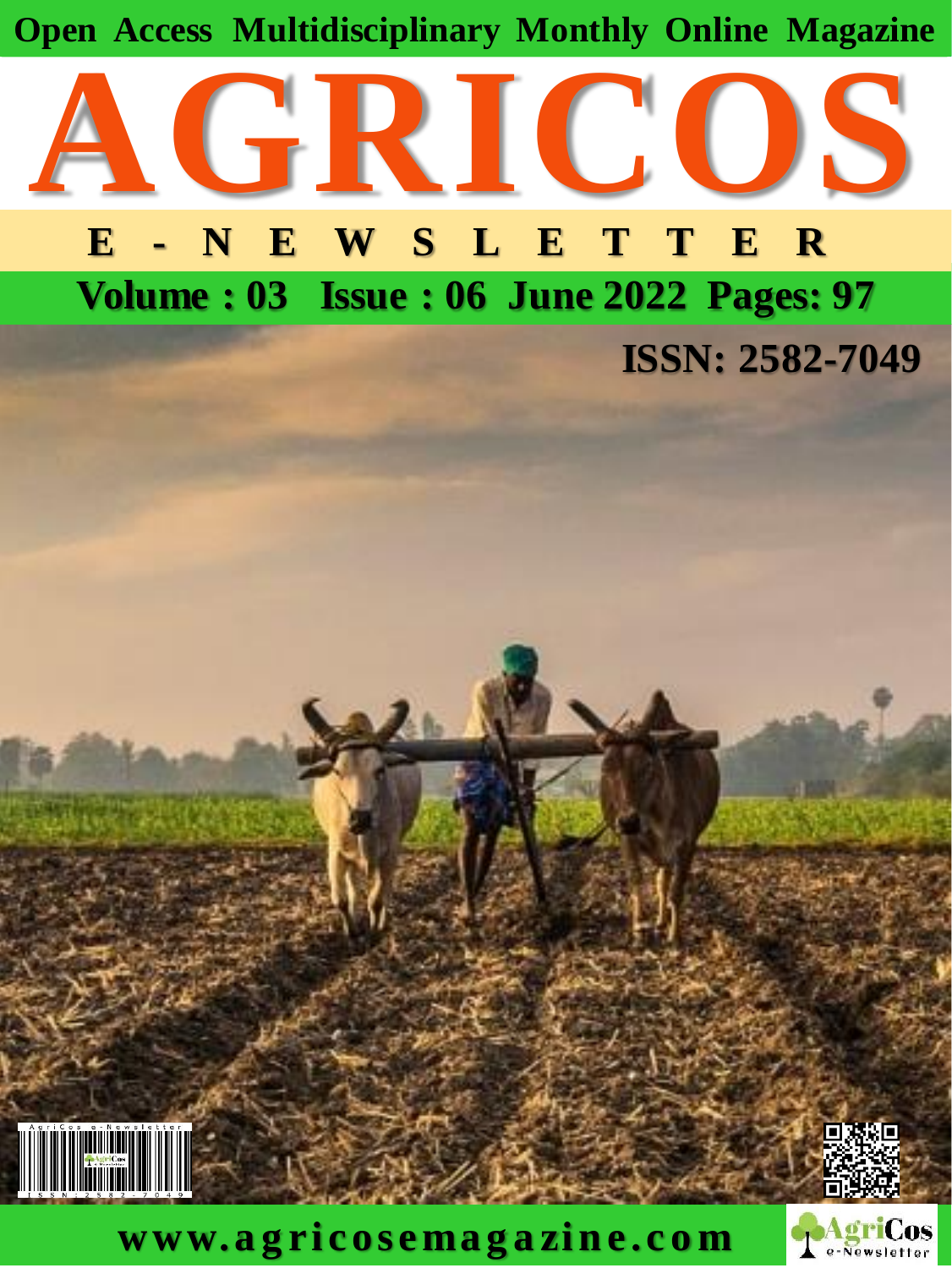#### **A G R I C O S E - N E W S L E T T E R Open Access Multidisciplinary Monthly Online Magazine ISSN: 2582-7049**

**VOLUME : 03 ISSUE : 06 JUNE 2022 PAGES : 97**

## **I N D E X**

| Article No. | <b>Article Title</b>                                                                                                                                                                                                  | Page No.  |
|-------------|-----------------------------------------------------------------------------------------------------------------------------------------------------------------------------------------------------------------------|-----------|
| 01          | Sea Anchors used in South-east of Coast of Tamil Nadu - Kalaiarasan Muthupandi, R. Vinothkumar, V.<br>Naganandhini, K. Vasanth, V. Lakshme Gayathre and V. Durai                                                      | $1 - 3$   |
| 02          | Blue Banded Bee, Amegilla spp.: A Potential Pollinator in Pollination of Crop plants<br>Manoj Kumar Jena and Satikanta Sahoo                                                                                          | $4 - 8$   |
| 03          | <b>Remote Sensing: A Promising Prospect in Plant Pathology</b>                                                                                                                                                        | $9 - 11$  |
| 04          | Anik Majumdar<br><b>Aeroponics - New Era of Farming</b>                                                                                                                                                               | $12 - 14$ |
| 05          | Chandan Kumar, Anoop Badoni, Adarsh Dangwal, Ashish Negi, Jhanvi Bajpai, Alisha and Archana Prasad<br><b>Role of Induced Hormones in Fish Reproduction</b>                                                            | 15-17     |
| 06          | S. Deepan Rajesh, P. Yuvarajan, N. Imran Mohammed, and A. Mohammed Meeran<br><b>Plant Propagation in Organic Agriculture</b>                                                                                          | 18-20     |
| 07          | Kawade. A.A, Panchal. V.V. and Patil. R.L.<br><b>Crop Rotation Planning In Organic Agriculture</b>                                                                                                                    | 21-23     |
| 08          | Panchal, V.V., Kawade. A.A. and Patil. R.L.<br><b>Mulching in Organic Agriculture</b>                                                                                                                                 | 24-26     |
| 09          | Patil. R.L., Kawade. A.A. and Panchal. V.V.<br><b>Impact of Double Haploid Techniques in Crop Improvement</b>                                                                                                         | 27-29     |
| 10          | Yashoda Etther and Jayashri Folane<br>Artificial Intelligence: New Definition of Modern Agriculture                                                                                                                   | 30-37     |
| 11          | Deblina Roy<br>Challenges and Prospects of Farmers in Using Social Media for Agri-Marketing in District Budgam,<br>J&K - Bhinish Shakeel, Naseer A. Dar, Ambreen Nabi, Sabiya Akhtar, Shazia Ramzan, Khurshid Zargar, | 38-39     |
| 12          | Mir Nadeem,<br>Impact of Vocational Training Programmes at Krishi Vigyan Kendra Ganderbal - A Case of Home<br>based Entreprises as Sustainable Livelihood Options for Women                                           | 40-42     |
| 13          | Bhinish Shakeel, Farooq A.Ahanger, Shafat Banday, Parvez A.Dar, Eijaz A.Dar<br>Traditional Folk Songs of Harvest in Kashmir - Relevance and Prominence                                                                | $43 - 45$ |
| 14          | Bhinish Shakeel, Anjali Capila and Rehana Rasool<br><b>Image processing in Food processing and Agriculture</b>                                                                                                        | 46-49     |
| 15          | Shweta B. Solanke, Sanjivani Kanwate and Gopal U. Shinde<br><b>Agrarian Crisis and Farmer's Suicide</b>                                                                                                               | 50-55     |
| 16          | K. Naresh and Puja Meenia<br>Farmers Interpretation of the Kisan Credit Card Program                                                                                                                                  | 56-57     |
| 17          | Puja Meenia and K. Naresh<br><b>Sustainable Meat Farming: A Responsible Way to Feed the Planet</b>                                                                                                                    | 58-61     |
| 18          | Satyajit Pradhan and Bhalerao A.K.<br>Rearing Protocol of Whitefly, Bemisia tabaci Gennadius (Hemiptera: Aleyrodidae)<br>M N Rudra Gouda, S. Ramesh, Archana Anokhe                                                   | 62-64     |
| 19          | Rearing Techniques of Diamondback moth (DBM) Plutellaxylostella (Linnaeus).<br>S. Ramesh, M N Rudra Gouda, Archana Anokhe                                                                                             | 65-67     |
| 20          | <b>Importance of Pashmina Goat Rearing in Ladakh</b><br>Shamim Ali, Mohsin Ayoub Mir, D.Namgyal and Dinesh Kumar                                                                                                      | 68-70     |
| 21          | Effect of Maillard Reaction on Quality and Nutritional parameters of food products<br>Shailesh Kumar Meena and Neelam Upadhyay                                                                                        | 71-73     |
| 22          | Overview of Processing Technique, Health Benefits, and Potential Applications of Clove<br>Shailesh Kumar Meena, Adittya Dutta, Poornima, Rajender Kumar                                                               | 74-76     |
| 23          | <b>Role of Botanicals in Plant Protection</b><br>Manoj Kumar Jena and Sulva Priyadarsini                                                                                                                              | 77-81     |

### **w w w. a g r i c os e m a ga zi n e . co m**